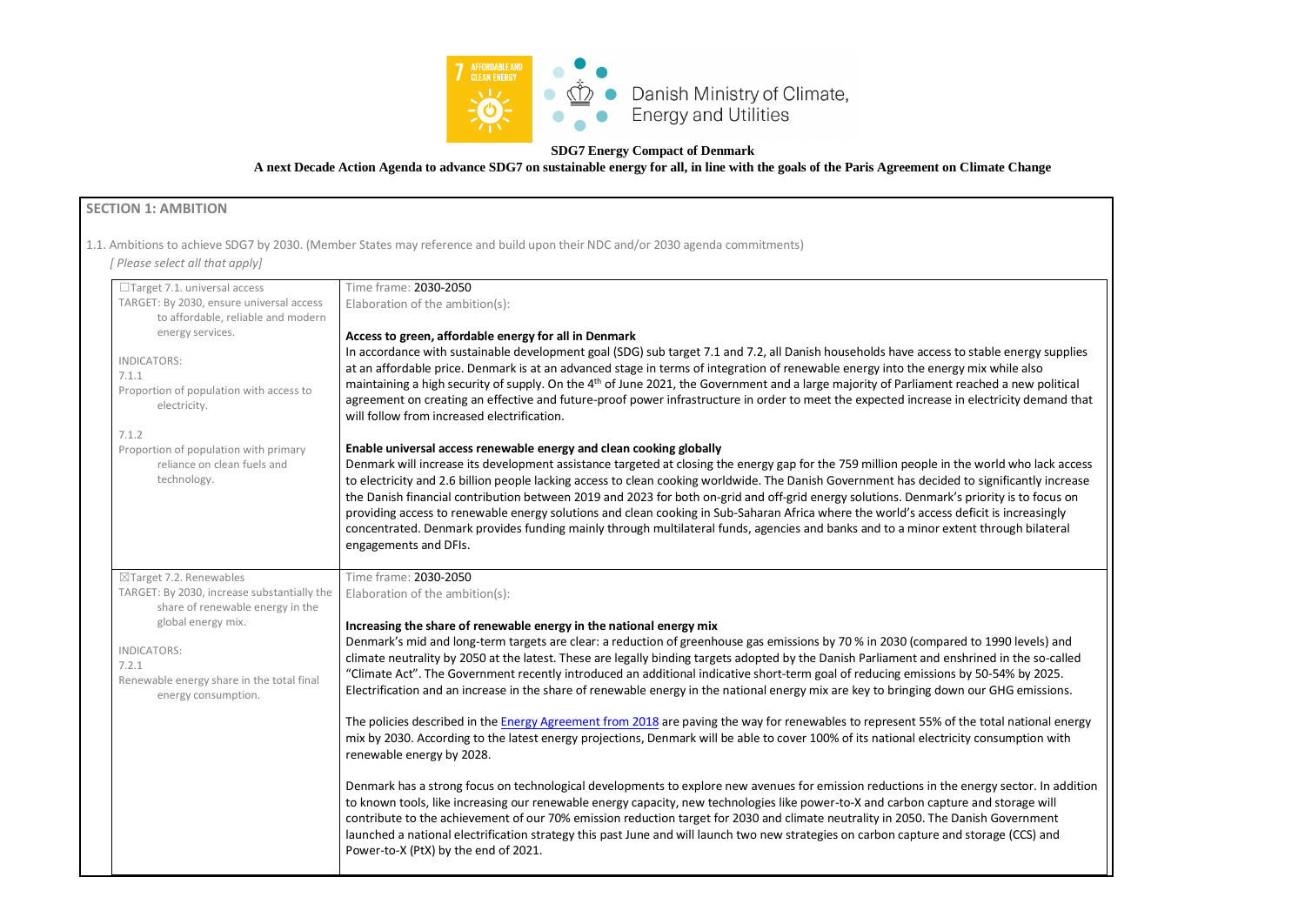| $\boxtimes$ Target 7.3. Energy Efficiency                                                                                                                                                                                                                                                                                                                      | Time frame: 2030                                                                                                                                                                                                                                                                                                                                                                                                                                                                                                                                                                                                                                                                                                                                                                                                                                                                                                                                                                                                                                                                                                                                                                                                                                                                                                                                                                                                                                                                                                                                                                                                                                                                                                                                                                                                                                                                                                                                                             |
|----------------------------------------------------------------------------------------------------------------------------------------------------------------------------------------------------------------------------------------------------------------------------------------------------------------------------------------------------------------|------------------------------------------------------------------------------------------------------------------------------------------------------------------------------------------------------------------------------------------------------------------------------------------------------------------------------------------------------------------------------------------------------------------------------------------------------------------------------------------------------------------------------------------------------------------------------------------------------------------------------------------------------------------------------------------------------------------------------------------------------------------------------------------------------------------------------------------------------------------------------------------------------------------------------------------------------------------------------------------------------------------------------------------------------------------------------------------------------------------------------------------------------------------------------------------------------------------------------------------------------------------------------------------------------------------------------------------------------------------------------------------------------------------------------------------------------------------------------------------------------------------------------------------------------------------------------------------------------------------------------------------------------------------------------------------------------------------------------------------------------------------------------------------------------------------------------------------------------------------------------------------------------------------------------------------------------------------------------|
| TARGET: By 2030, double the global rate of<br>improvement in energy efficiency                                                                                                                                                                                                                                                                                 | Elaboration of the ambition(s)                                                                                                                                                                                                                                                                                                                                                                                                                                                                                                                                                                                                                                                                                                                                                                                                                                                                                                                                                                                                                                                                                                                                                                                                                                                                                                                                                                                                                                                                                                                                                                                                                                                                                                                                                                                                                                                                                                                                               |
| INDICATORS:<br>7.3.1<br>Energy intensity measured in terms of<br>primary energy and GDP                                                                                                                                                                                                                                                                        | Enhancing energy efficiency at national and EU-level<br>As an EU Member State, Denmark is required to introduce national energy efficiency measures that will make it possible for the European<br>Union as a whole to fulfil the EU's non-binding target to cut energy consumption by 32.5 percent in 2030. The target is currently being<br>reviewed in light of the climate goal of reducing greenhouse gas emissions by at least 55 percent by 2030.                                                                                                                                                                                                                                                                                                                                                                                                                                                                                                                                                                                                                                                                                                                                                                                                                                                                                                                                                                                                                                                                                                                                                                                                                                                                                                                                                                                                                                                                                                                     |
| ⊠Target 7.a. International Cooperation<br>TARGET: By 2030, enhance international<br>cooperation to facilitate access to<br>clean energy research and<br>technology, including renewable<br>energy, energy efficiency and<br>advanced and cleaner fossil-fuel<br>technology, and promote<br>investment in energy infrastructure<br>and clean energy technology. | Time frame: 2030-2050<br>Elaboration of the ambition(s):<br><b>Global climate action</b><br>The Danish Government's long-term strategy on global climate action from September 2020 sets the direction for our international climate<br>efforts spanning foreign, development, trade and sector policy, as well as export and investment promotion. Success in our efforts for a<br>green and sustainable transition globally will require political support at the highest level in all countries and comprehensive solutions<br>involving all sectors and stakeholders. The Government's priorities for global climate action are:<br>Enhance global climate ambition: Denmark is working to influence states and non-state actors to commit to ambitious objectives                                                                                                                                                                                                                                                                                                                                                                                                                                                                                                                                                                                                                                                                                                                                                                                                                                                                                                                                                                                                                                                                                                                                                                                                       |
| <b>INDICATORS:</b><br>7.a.1<br>International financial flows to developing<br>countries in support of clean<br>energy research and development<br>and renewable energy production,<br>including in hybrid systems                                                                                                                                              | contributing to limiting global warming. Denmark is committed to work with, i.a., governments, multilateral organizations and civil society<br>for ambitious efforts on reduction targets, climate adaptation, resilience and sustainable development.<br>- Reduce global greenhouse gas emissions: We are working for a global green transition towards sustainable, climate-neutral, resilient and<br>inclusive societies. This requires a strong focus on linking emission reductions to sustainable development goals, e.g. trough NDCs and the<br>promotion of sustainable development of large emitters and developing countries, especially through bilateral energy collaborations (see<br>Section 2, target 7.4 for more information on Denmark's bilateral energy cooperation).<br>- Strengthen focus on adaptation and sustainable development: Denmark aims to inspire and drive resilience and adaptation initiatives<br>globally. Danish development cooperation is increasingly focused on fighting climate change and promoting sustainable development in the<br>poorest and most fragile developing countries by spreading Danish mitigation and adaptation solutions globally.<br>- Shift financial flows towards the green transition: Denmark works in favour of shifting global financial flows away from fossil fuels and<br>towards green, climate-friendly investments. We will support the greening of financial markets and the energy markets and systems<br>designed to foster investments in renewables. We will also strive to increase mobilization of climate finance<br>to support the poorest and most fragile countries.<br>- Cooperate with the private sector on green solutions: Cooperation with the private sector to promote green Danish solutions globally is a<br>top priority for Denmark and a tool to drive successful climate action.                                                                                       |
|                                                                                                                                                                                                                                                                                                                                                                | The Government's efforts for an upscaling of green solutions around the world must go hand in hand with a decarbonisation of hard-to-<br>abate and high-emission sectors as well as a massive increase in renewable energy supply. Phasing out fossil fuel and subsidies for fossil fuels<br>globally are pressing global challenges that need to be tackled if we are to reach the temperature goal of the Paris Agreement. Denmark is<br>strongly focused on strengthening efforts to phase out fossil fuels, including but not limited to coal, particularly in Asia and Africa, where the<br>fast increasing energy demand should be met by renewable energy coupled with energy-efficient measures.<br><b>Climate action at European level</b><br>The European Union, with its 27 Member States, provides a unique platform to push for higher climate ambitions at global level. Through the<br>EU, Denmark aims to amplify the impact of its climate action and bring pressure on other countries to commit to always more ambitious<br>climate targets. The EU framework also allows the establishment of common standards and regulations in the single market that can<br>incentivize the private sector to embark on a green transition journey.<br>The Danish Government is actively working for higher climate ambitions at European level. Denmark supports the European Commission's<br>efforts to make the European Green Deal a top political priority and set the European Union on a balanced, realistic and prudent path to<br>become climate neutral by 2050. The objective to reach zero net emissions of greenhouse gasses by 2050 and the increased 2030 target to<br>reduce greenhouse gas emissions by at least 55 percent are the first steps, and both targets have recently been enshrined in the European<br>Climate Law. The next steps at European level include an ambitious implementation of the 2030-target in the European legislation. |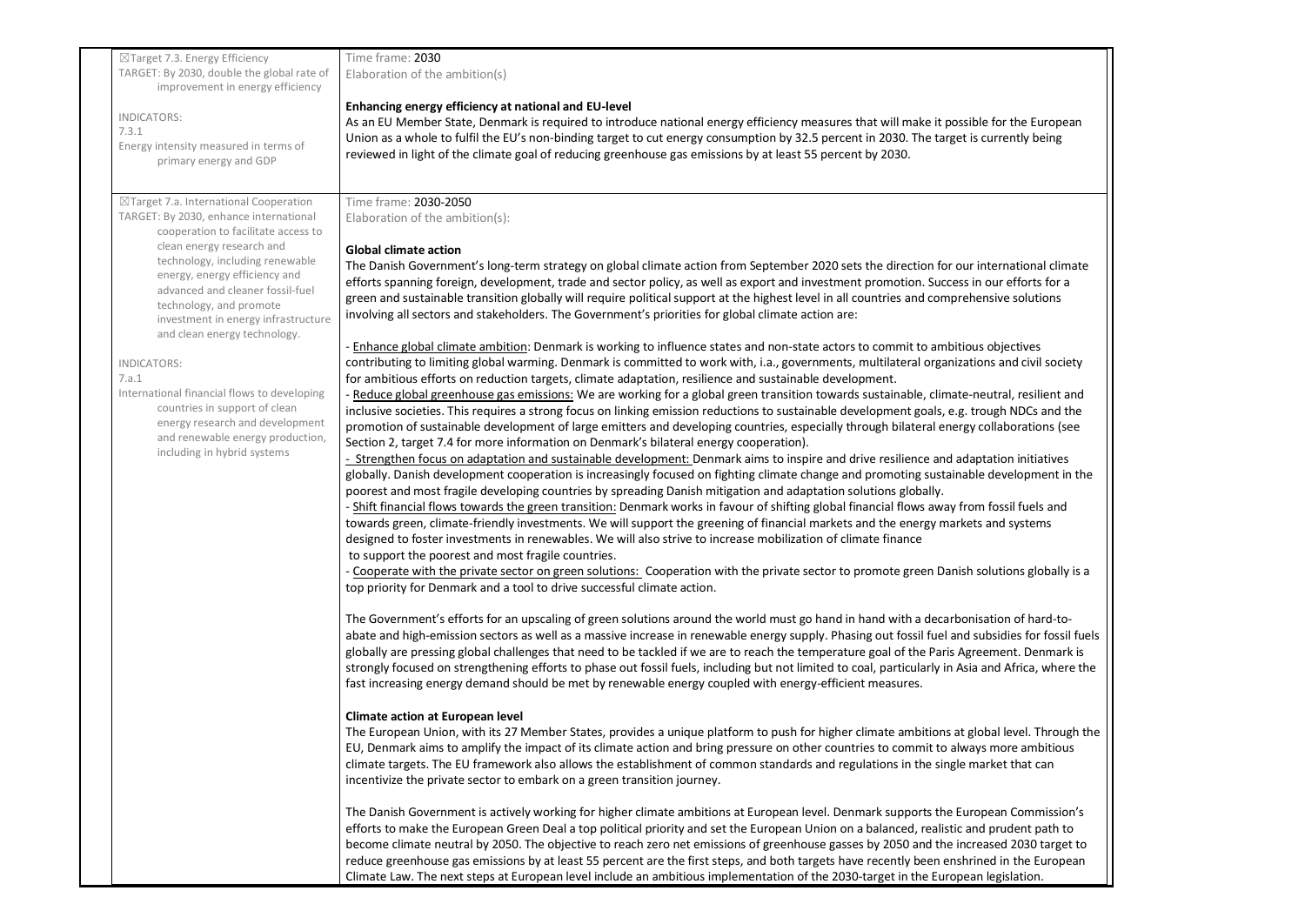|                                                                                                                                                                                                                                                               | Ambitious and cost-effective regulation in the European Union will contribute to the green transition in Europe - and thereby Denmark since<br>Denmark as member of the European Union is legally obliged to implement European legislation and transpose it into national law.<br>In the energy sector, a wide range of energy issues are regulated at EU-level. For instance renewable energy, including a common binding<br>target for the amount of renewable energy at EU level; energy efficiency, including a non-binding target for energy efficiency at EU-level;<br>energy efficiency in buildings; eco-design requirements; energy labelling requirements; and electricity market regulation, including energy<br>security. The "Fit for 55" package, published in mid-July 2021, aims to align the 2030 target with European climate and energy legislation,<br>including the legislation on renewable energy and energy efficiency. |
|---------------------------------------------------------------------------------------------------------------------------------------------------------------------------------------------------------------------------------------------------------------|--------------------------------------------------------------------------------------------------------------------------------------------------------------------------------------------------------------------------------------------------------------------------------------------------------------------------------------------------------------------------------------------------------------------------------------------------------------------------------------------------------------------------------------------------------------------------------------------------------------------------------------------------------------------------------------------------------------------------------------------------------------------------------------------------------------------------------------------------------------------------------------------------------------------------------------------------|
| $\boxtimes$ Target 7.b. Infrastructure and<br>Technology                                                                                                                                                                                                      | Time frame: 2030-2050<br>Elaboration of the ambition(s):                                                                                                                                                                                                                                                                                                                                                                                                                                                                                                                                                                                                                                                                                                                                                                                                                                                                                         |
| TARGET: By 2030, expand infrastructure<br>and upgrade technology for<br>supplying modern and sustainable<br>energy services for all in developing<br>countries, in particular least<br>developed countries, small island                                      | International cooperation to expand energy infrastructure<br>Through the Danida Sustainable Infrastructure Finance (DSIF) facility, the Danish government contributes to the expansion of infrastructure<br>and upgrading technology in developing countries through subsidized loans (combination of guarantees, grants and technical assistance).<br>DSIF projects focus on water and energy and are based on transfer of state-of-the-art Danish technology as well as screened for energy<br>efficiency standards.                                                                                                                                                                                                                                                                                                                                                                                                                           |
| developing States, and land-locked<br>developing countries, in accordance<br>with their respective programmes                                                                                                                                                 | A number of the Danish multilateral programmes (see annex 1 and 2) also contribute to expanding energy infrastructure and upgrading<br>technology.                                                                                                                                                                                                                                                                                                                                                                                                                                                                                                                                                                                                                                                                                                                                                                                               |
| of support.<br><b>INDICATORS:</b><br>7.b.1<br>Investments in energy efficiency as a<br>percentage of GDP and the amount<br>of foreign direct investment in<br>financial transfer for infrastructure<br>and technology to sustainable<br>development services. | In addition, the Danish Energy Agency cooperates with a range of governments in order to contribute to their reduction of carbon emissions<br>and to assist in their energy transition to become a low-carbon economy. The cooperation is primarily focused on policy improvements in<br>long-term energy planning and modelling, renewable energy integration and deployment, energy efficiency interventions and in climate<br>change mitigation (for more information on bilateral energy cooperation see target 7.a.).                                                                                                                                                                                                                                                                                                                                                                                                                       |

In December 2020, a broad majority of the Danish Parliament reached a deal on the future of fossil extraction in the North Sea, leading to the cancellation of the round and all future rounds to extract oil and gas. The deal also establishes a final phase-out date of fossil extraction by 2050 and lays out plans for a just transitio workers. The agreement sets the direction towards a climate-neutral Denmark and a complete phase-out of fossil fuel production by 2050.

Denmark will together with Costa Rica soon be launching a Beyond Oil and Gas Alliance. Its aim will be to mobilize national governments and other jurisdictions w making power to take concrete steps to restrict oil and gas production. This will increase focus on oil and natural gas production in the global conversation on clim establish supply-side policies as a natural and necessary part of climate action, similar to what we have seen in recent years on coal. Going forward, BOGA will set international climate leadership and create an international community of practice that will encourage and embolden additional stakeholders to take climate action related supply side measures.

1.2. Other ambitions in support of SDG7 by 2030 and net-zero emissions by 2050. *[Please describe below e.g., coal phase out or reforming fossil fuel subsidies etc.]*

| Elaboration of the ambition(s):                                                       |  |
|---------------------------------------------------------------------------------------|--|
| Phase-out of oil and gas exploration by 2050 and launch of new international alliance |  |

## **MI –Mission Innovation**

Mission Innovation is an international research cooperation launched at the opening of COP21 in Paris. The initiative focuses on the strengthening of research in technology to accelerate a sustainable energy transition. A key aim is to reduce costs by making technologies cheaper and more widely accessible. The countries participating in Mission Innovation have committed to double their investments in research within clean energy technologies over a five-year period

| thereby Denmark since<br>national law.                                                   |  |
|------------------------------------------------------------------------------------------|--|
| a common binding<br>iciency at EU-level;<br>on, including energy                         |  |
| energy legislation,                                                                      |  |
|                                                                                          |  |
| sion of infrastructure<br>chnical assistance).<br>eened for energy                       |  |
| ire and upgrading                                                                        |  |
| n of carbon emissions<br>cy improvements in<br>ons and in climate                        |  |
|                                                                                          |  |
|                                                                                          |  |
|                                                                                          |  |
|                                                                                          |  |
| ongoing 8th licensing<br>on of impacted                                                  |  |
| vith relevant decision-<br>nate change and<br>t a new bar for<br>ion through oil and gas |  |
| clean energy                                                                             |  |
| d from 2015 to 2020.                                                                     |  |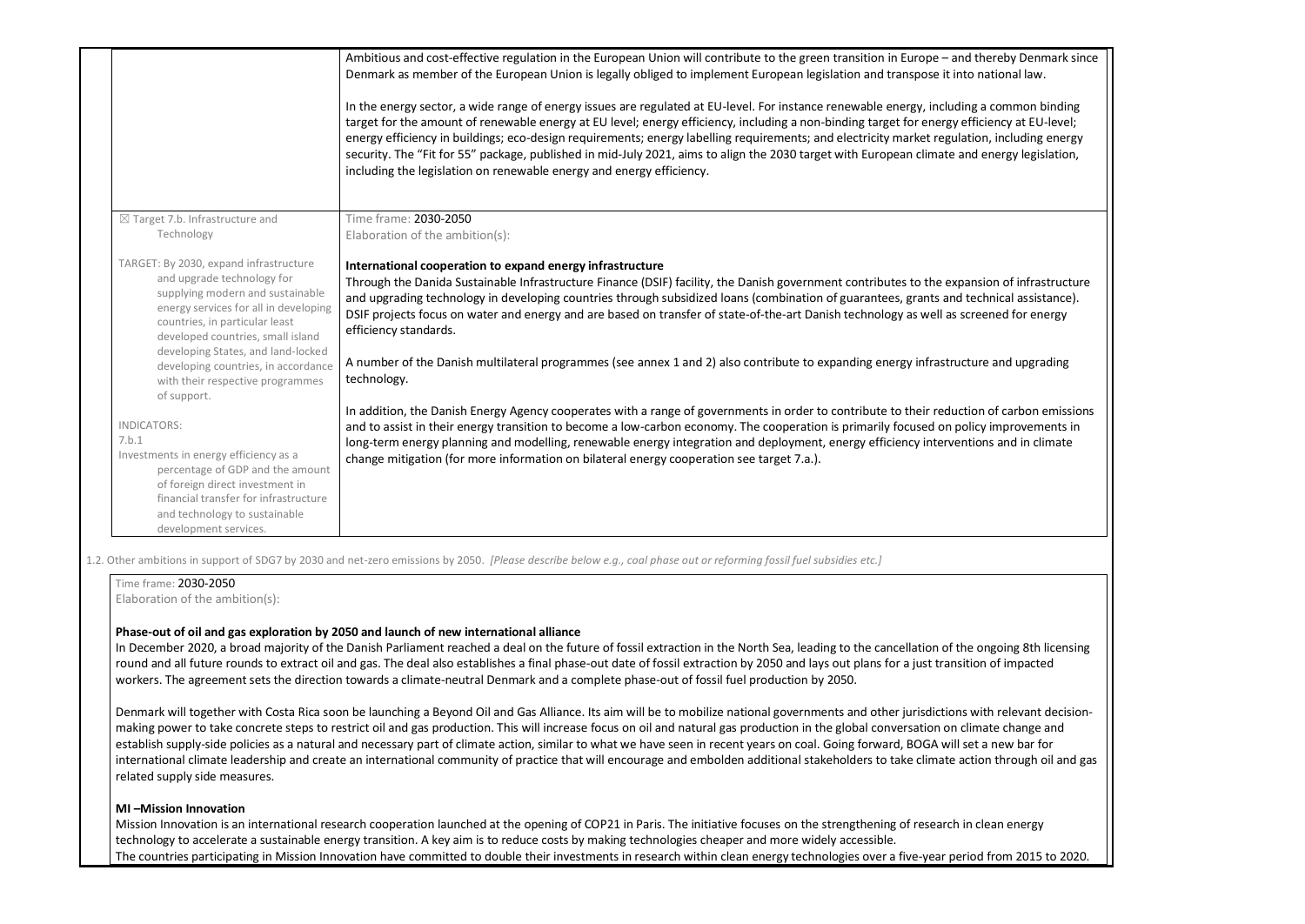In 2021 at the annual ministerial meeting the member countries agreed on raising ambition in a second phase of Mission Innovation. In addition to increase or uphold the current level of investment, the cooperation now aims to reach impactful outcomes through missions. As part of the new MI setup Denmark has develop a mission to decarbonize the shipping sector. The mission aims to reach a tipping point by 2030 that will bring the shipping sector on a trajectory towards climate neutrality in 2050. The mission was launched at MI-6 on 2 June 2021 and is co-lead by Denmark, the United States, Norway, The Global Maritime Forum and Mærsk McKinney Møller Center for Zero Carbon Shipping. The Mission is complementary with the Getting to Zero Coalition that Denmark launched at the UN Secretary General's Climate Summit in 2019.

## **SECTION 2: ACTIONS TO ACHIEVE THE AMBITION**

2.1. Please add at least one key action for each of the elaborated ambition(s) from section 1. *[Please add rows as needed].*

| Description of action (please specify for which ambition from Section 1)<br>7.1. UNIVERSAL ACCESS:                                                                                                                                                                                                                                                                                                                                                                                                                                                                                  | Start |
|-------------------------------------------------------------------------------------------------------------------------------------------------------------------------------------------------------------------------------------------------------------------------------------------------------------------------------------------------------------------------------------------------------------------------------------------------------------------------------------------------------------------------------------------------------------------------------------|-------|
| <b>Efforts at the domestic level</b><br>The power system of Denmark is advanced, and 100% of the population is connected to the grid. The share of renewable energy in the total national<br>energy mix has increased from 20.6% in 2010 to 37.2% in 2019 and is projected to maintain a steep growth curve. Furthermore, Denmark has ambitious<br>targets for guaranteeing a high security of supply for its citizens. This proves that securing a green energy supply based on renewables can indeed be<br>reconciled with achieving a high security of supply.                   |       |
| <b>Efforts at the international level</b><br>Denmark works to enable universal energy access in the poorest countries through a number of bilateral and multilateral development cooperation<br>initiatives. For example, Denmark supports access to off-grid solar power in Uganda through the Beyond the Grid Fund for Africa managed by the Nordic<br>Environment Finance Corporation. See section 7.4 on international cooperation regarding Danish bilateral and multilateral development cooperation for<br>more information and Appendix 1 and 2 for more concrete examples. |       |
| Description of action (please specify for which ambition from Section 1)<br>7.2. RENEWABLES:                                                                                                                                                                                                                                                                                                                                                                                                                                                                                        | Start |
| <b>Efforts at the domestic level</b><br>The Climate Agreement for Energy and Industry 2020 is a political agreement between the Government and a vast majority of Parliament that describes<br>Denmark's climate ambitions for the energy and industry sector towards the achievement of the 70%-reduction target in 2030.<br>Among the initiatives described in the Agreement, the following are directly related to the achievement of SDG7:                                                                                                                                      |       |
| Construction of two large offshore energy hubs, known as "energy islands": One of the islands will be built in the Baltic Sea near the Danish island<br>$\bullet$<br>of Bornholm and will have a capacity of 2 GW; and one in the North Sea with an initial capacity of 3 GW and a long-term expansion potential of up<br>to 10 GW. The energy islands will also contribute to the green transition beyond Denmark's national borders and contribute to Denmark's and<br>Europe's transition to climate neutrality by 2050.                                                         |       |
| Market-driven expansion of wind and solar energy: The Climate Agreement for Energy and Industry 2020 sets out initiatives that support a<br>$\bullet$<br>transition to a market-driven expansion of renewable energy, such as continued support for technology neutral public tenders that will continue in<br>2020 and 2021.                                                                                                                                                                                                                                                       |       |
| $\mathbf{r}$ , and the contract $\mathbf{r}$ and $\mathbf{r}$ and $\mathbf{r}$ and $\mathbf{r}$ and $\mathbf{r}$ and $\mathbf{r}$ and $\mathbf{r}$ and $\mathbf{r}$ and $\mathbf{r}$ and $\mathbf{r}$ and $\mathbf{r}$ and $\mathbf{r}$ and $\mathbf{r}$ and $\mathbf{r}$ and $\mathbf{r}$ an                                                                                                                                                                                                                                                                                       |       |

| Start and end date |  |
|--------------------|--|
|                    |  |
|                    |  |
|                    |  |
|                    |  |
|                    |  |
|                    |  |
|                    |  |
|                    |  |
|                    |  |
|                    |  |
|                    |  |
| Start and end date |  |
|                    |  |
|                    |  |
|                    |  |
|                    |  |
|                    |  |
|                    |  |
|                    |  |
|                    |  |
|                    |  |
|                    |  |
|                    |  |
|                    |  |
|                    |  |
|                    |  |
|                    |  |
|                    |  |

• Investment in green technologies of tomorrow**:** The Climate Agreement on Energy and Industry allocates the equivalent of DKK 800 million annually, to be phased-in from 2024, for carbon capture and storage. The agreement also includes a tender to support the establishment of largescale Power-to-X production. In addition, multiple large-scale projects have been announced with completion before 2030. Before the end of 2021, the Government will launch sector-specific strategies for both PtX and CCUS.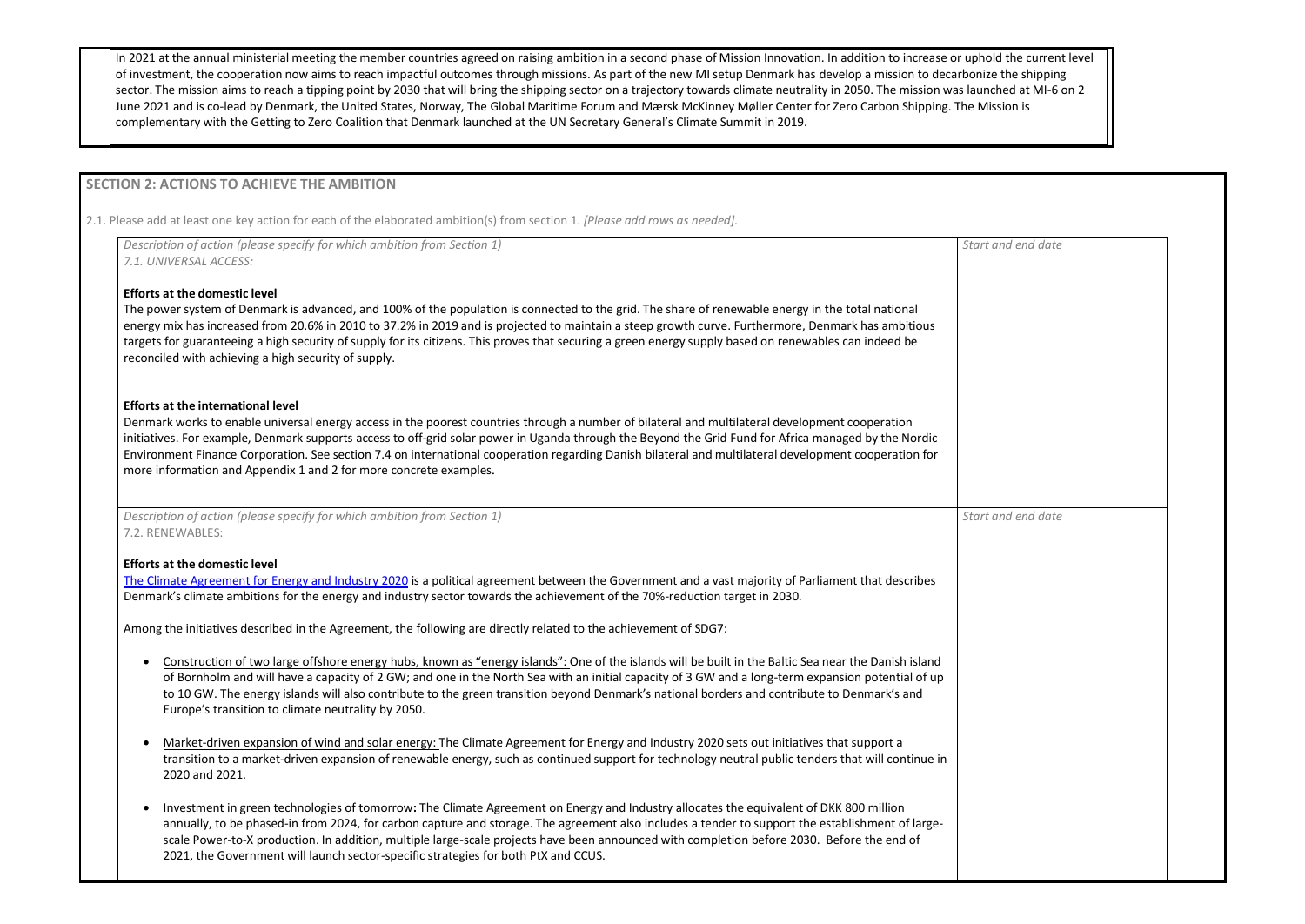- Strategy for investments in green research, technology and innovation: The Danish Government published in December 2020 a strategy that sets a long-term direction for green research, innovation, development, and demonstration accelerating the development of new green solutions and technologies. In addition, in connection with the 2021 Finance Bill, the government has proposed to increase the funds earmarked for green research in 2021 to a level exceeding the historic high level of 2020.
- Green transition of industry: The Climate Agreement for Energy and Industry 2020 includes initiatives contributing to a green transition of industry through energy efficiency improvements, electrification, and more green gas such as biogas and synthetic carbon-neutral fuels.
- Green heating: The Climate Agreement for Energy and Industry 2020 relaxes taxes on green electricity for heating, while at the same time raising taxes on fossil heating. The agreement supports the phase-out of oil and gas boilers and supports the establishment of green and inexpensive heat production. It is projected that the heat package will reduce greenhouse gas emissions by 0.7 tons  $CO<sub>2</sub>e$  in 2030.
- Green transport: Building on the initiatives described in the Agreement on the Establishment of Funds for Green Transport in 2020 from April 2020, the Climate Agreement on Energy and Industry 2020 also includes measures to support a greener transport sector.
- Green tax reform: The Government will look into formulating a green tax reform to increase the attractiveness of picking green solutions over less climate-friendly options.

## **Efforts at EU-level**

At the European level, the Danish Government focuses on decarbonizing the European energy system. A key priority is the further deployment of renewable energy and large-scale investments in grid infrastructure both on and offshore. In order to decarbonize sectors that are difficult to electrify such as heavy industry and transport, investments are needed to develop cost-effective technologies for the production of green hydrogen and other hydrogen-based products (e-fuels) at a commercial scale.

*Description of action (please specify for which ambition from Section 1)* 7.3 ENERGY EFFICIENCY

### **Efforts at the domestic level**

The Climate agreement on Energy and Industry from 2020 ensures a massive boost to investments in energy efficiency improvements in the industrial and building sectors. This will be achieved in part by an overall increase in funding for the schemes supporting electrification and energy efficiency improvements in the industrial sector. The agreement also allocates almost DKK 500 million in the period 2021-2030 for energy efficiency improvements. Efforts will include energy-saving standards for central government buildings and contribute to taking the energy-efficiency measures into the digital age. Electrification and energy efficiency improvements are often the least expensive path to greenhouse gas reductions since many of the technologies needed are well known and have already proved their efficacy.

The measures described in the Agreement on Energy and Industry 2020 build on the Green Housing Agreement from May 2020, which allocated DKK 30 billion from "Landsbyggefonden" (the National Building Fund) for renovations in social housing between 2020 and 2026 and suspended the national budgetary ceiling on construction spending by municipalities and regions in 2020.

Through the agreement on Energy and Industry from 2020, along with the Energy agreement from 2018 and funding from the EU Recovery plan, a wide range of subsidy pools are made available to the private sector, to households as well as to municipalities and regions. These subsidy pools will create the right conditions for significant energy savings in the future.

## **Efforts at EU-level**

The Danish Government is pushing for increasing the European target on energy efficiency from 32.5 percent to 40 percent by 2030. In this context Denmark also supports the introduction of more ambitious requirements on the energy efficiency of products (e.g. eco-design and energy labelling requirements) as well as increased energy-efficiency efforts with the purpose of phasing out the use of fossil fuels in buildings. The Government also supports the "energy efficiency first" principle, which places energy efficiency at the heart of cost-effective energy policy in the European Union.

| t and end date |  |
|----------------|--|
|                |  |
|                |  |
|                |  |
|                |  |
|                |  |
|                |  |
|                |  |
|                |  |
|                |  |
|                |  |
|                |  |
|                |  |
|                |  |
|                |  |
|                |  |
|                |  |
|                |  |
|                |  |
|                |  |
|                |  |
|                |  |
|                |  |
|                |  |
|                |  |
|                |  |
|                |  |
|                |  |
|                |  |
|                |  |
|                |  |
|                |  |
|                |  |
|                |  |
| t and end date |  |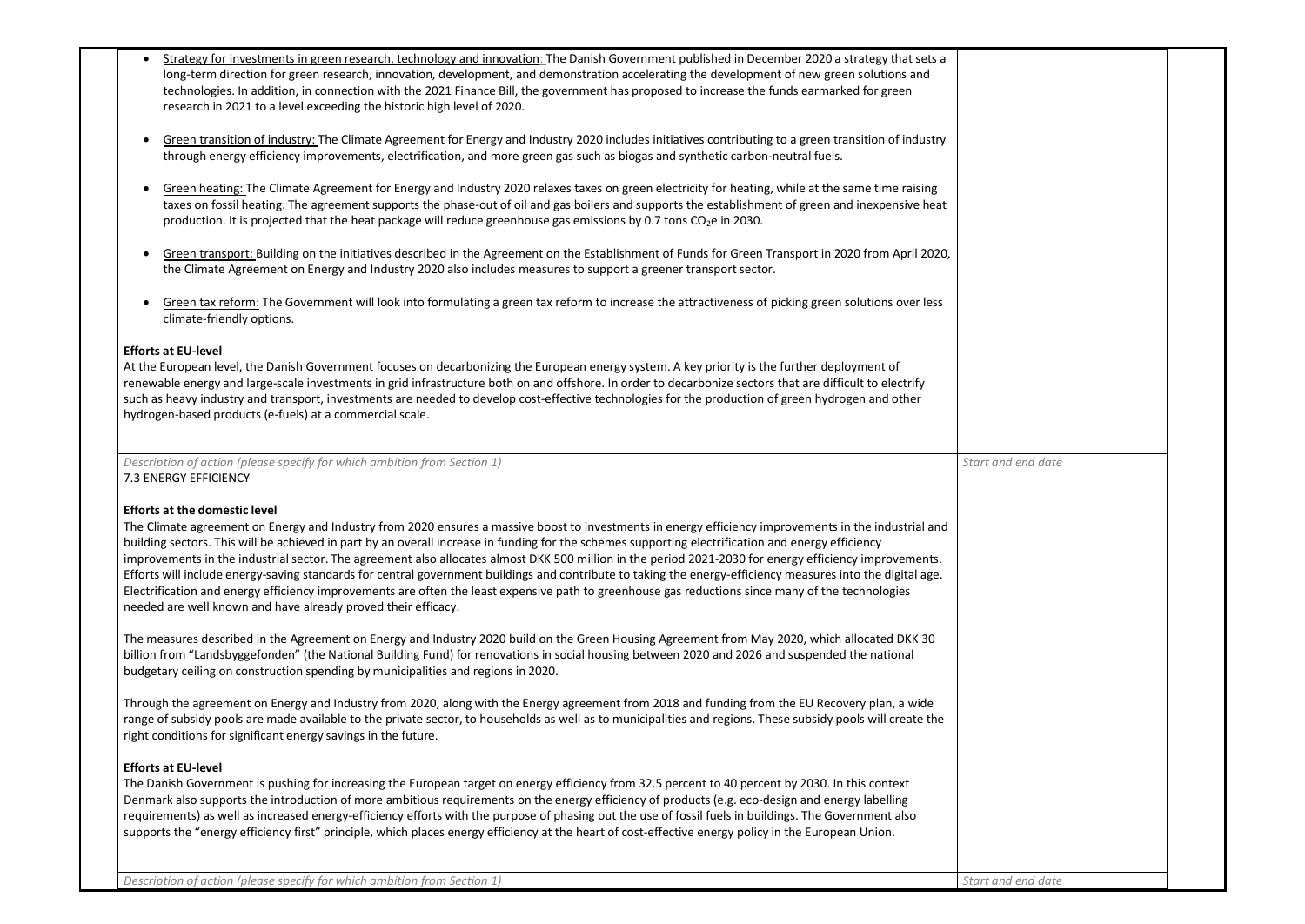### 7.4 INTERNATIONAL COOPERATION

Denmark plays an active role in high-level multilateral energy discussions. Danish participation is focused on achieving cost-effective emission reductions and exchanging best practices on energy policy.

### **Climate Diplomacy**

Denmark works to increase global climate ambitions through bilateral and multilateral cooperation as well as through the EU. Through its international efforts, Denmark seeks to combine high-level political dialogue with technical capacity building and dissemination of green Danish solutions. Both bilaterally and through the EU, Denmark works to increase the level of ambition in the NDCs of major emitters. In the multilateral development banks, Denmark is actively engaged in raising climate ambitions and making sure that COVID-19 recovery funds are mobilized to build the world economy back better and greener. Finally, Denmark works through a number of multilateral organizations and funds to promote the green energy transition internationally. Denmark's global leadership for SDG 7 on sustainable energy is thus a priority in Danish climate diplomacy efforts focused on promoting renewable energy, energy efficiency and access to clean energy for all.

## **Significant contribution to the Paris Agreement's goal of jointly providing 100 billion USD annually in climate finance globally.**

Denmark has recently adopted a new strategy for development cooperation. The strategy identifies climate change and the green transition, including emission reductions and access to clean energy, as top political priorities. Danish climate-focused development assistance has increased significantly from around DKK 1.3 billion in 2017 to around DKK 2.2 billion in 2019. It is expected to further increase to at least 500 million USD annually by 2023, more than double the amount of 2019. Denmark has also set a new ambitious sub-target for grant-based adaptation finance. At least 60% of Danish public climate finance will be earmarked for adaptation, with a special focus on resilience in the poorest and most vulnerable developing countries. This is in response to the demand for more adaptation finance expressed by many developing countries.

In addition, Denmark is making efforts to mobilise public and private finance from other sources to accelerate the green transition globally. This implies that Denmark contributes with at least 1% of the collective USD 100 billion target. This is well above Denmark's share of developed countries' GNI and a strong signal that Denmark is fully committed to deliver its share of the global goal.

## **Bilateral cooperation on green transition with 19 countries**

The Danish Ministry of Climate, Energy and Utilities collaborates with China, Mexico, South Africa, Vietnam, Ukraine, Indonesia, India, Ethiopia, Turkey, Kenya and Egypt. These countries are experiencing significant economic growth and an increasing demand for affordable, clean energy. The Danish Energy Agency provides technical advice and training for managing and regulating the energy sector, with a strong emphasis on long-term energy planning and modelling, renewable energy integration and deployment, energy efficiency measures and climate change mitigation. In addition, Denmark has established energy collaborations with the UK, the US, Germany, South Korea, the Netherlands, Japan, France and Poland in order to share experiences in areas such as offshore wind, district heating and energy efficiency. Combined, the 19 countries represent more than 60 percent of total global CO2 emissions. Through the newly launched Danish Energy Transition Initiative, Denmark will also make short-term, intensive energy collaboration with developing countries to reduce CO2 emissions and secure clean and affordable energy. Initially Denmark will collaborate with Brazil, Colombia and Pakistan on strengthening energy planning, promotion of renewable energy, offshore wind and/or energy efficiency.

## **International organisations and coalitions**

Denmark supports the green transition worldwide through its membership in a wide variety of international organizations. See attached matrix in Appendix 2 for an overview. As a member of the European Union, Denmark contributes to the EU's external assistance programmes. Denmark is also active in launching new, and participating in existing, international coalitions to support a fair and just transition away from fossil fuels and towards the expansion of renewable energy.

*Description of action (please specify for which ambition from Section 1)* 7.5 INFRASTRUCTURE AND TECHNOLOGY

See attached matrix of the institutions supported by Denmark (Appendix 2).

One example of a Danida Sustainable Infrastructure Finance (DSIF) project is the Assela Wind Farm, Ethiopia. With expected completion in 2023, the 100 MW wind farm will deliver on average 330 GWh of electricity a year to the national grid, avoiding the release of 175,890 tons of CO2 annually.

*Start and end date* 

| t and end date |  |
|----------------|--|
|                |  |
|                |  |
|                |  |
|                |  |
|                |  |
|                |  |
|                |  |
|                |  |
|                |  |
|                |  |
|                |  |
|                |  |
|                |  |
|                |  |
|                |  |
|                |  |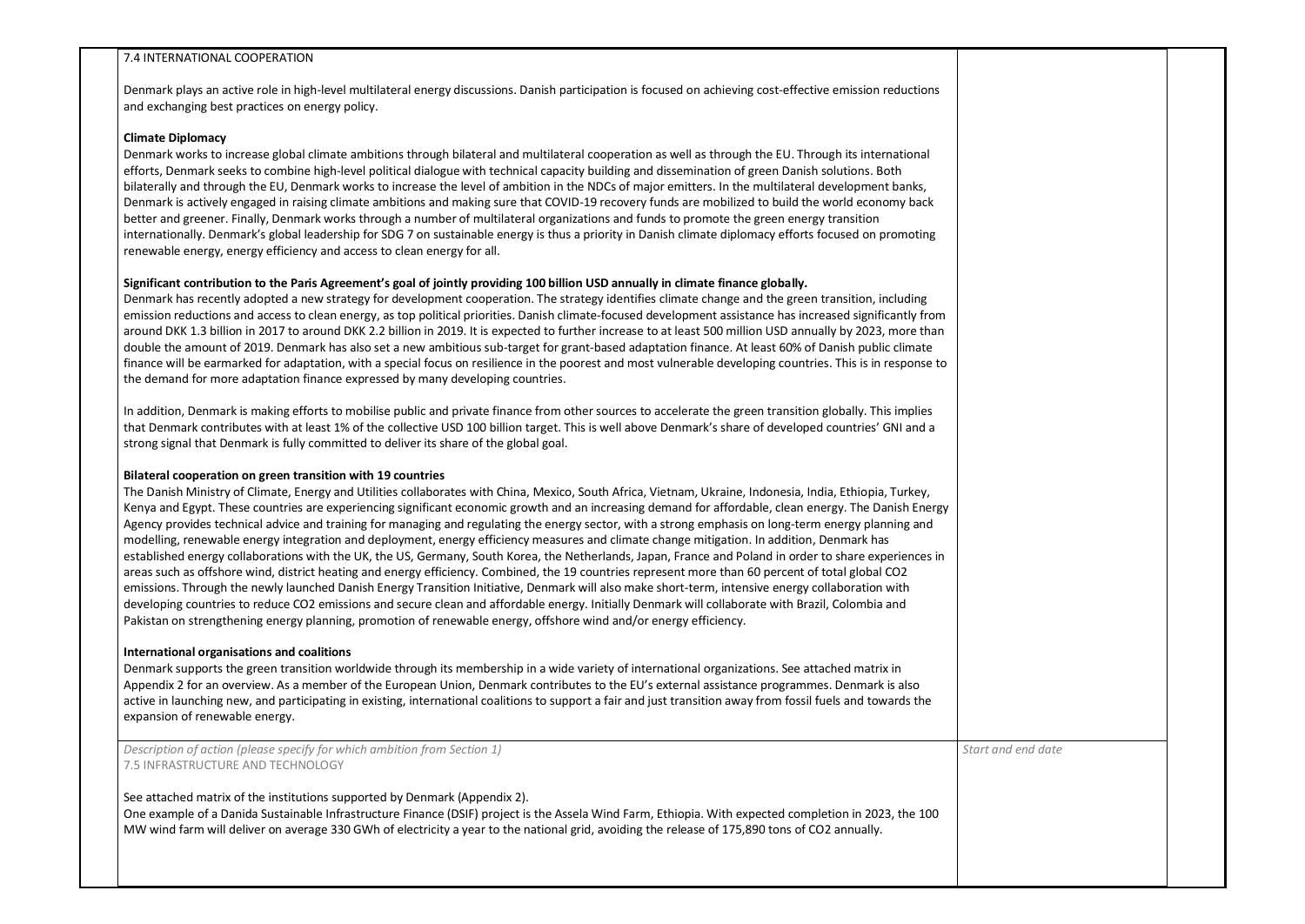| Target                                                                                                                                                                                                                                                                                                                                                                                                                                                                                                                                                                                                                                                                                                                                             | Date |
|----------------------------------------------------------------------------------------------------------------------------------------------------------------------------------------------------------------------------------------------------------------------------------------------------------------------------------------------------------------------------------------------------------------------------------------------------------------------------------------------------------------------------------------------------------------------------------------------------------------------------------------------------------------------------------------------------------------------------------------------------|------|
| 7.1. ENERGY ACCESS:                                                                                                                                                                                                                                                                                                                                                                                                                                                                                                                                                                                                                                                                                                                                | 2030 |
| Continued access to clean energy to all citizens in Denmark.<br>With all citizens having access to the electrical grid, Denmark's primary focus is on increasing the share of renewable energy in the<br>national energy mix and maintaining high security of supply. Over the past decade the share of renewable energy in the national<br>electricity supply has increased from 20% to more than 50% and most recent projections indicate that we will reach 100% share of<br>renewable energy in our power supply by 2028. The national planning goal for security of the power supply in 2030 is 99.993%. The most<br>recent data (2019) on security of the power supply shows that with 99,996% coverage Denmark is on a very positive track. |      |
| 7.2. RENEWABLES:                                                                                                                                                                                                                                                                                                                                                                                                                                                                                                                                                                                                                                                                                                                                   | 2030 |
| <b>Phase out of fossil energy</b><br>The market-driven expansion of solar and wind energy and the decision to start a new chapter in Danish wind history is based on a vision<br>of the future in which Denmark does not depend on fossil energy. With the agreed policies from the Energy Agreement in 2018 the road<br>has been paved for achieving a 55% share of renewable energy in the total national energy mix in 2030.                                                                                                                                                                                                                                                                                                                    |      |
| 7.3 ENERGY EFFICIENCY:<br>Subsidy pools for energy efficiency<br>Municipalities and regions "Tilskudsordning til energiforbedringer og digitale løsninger i kommunale og regionale bygninger":<br>Estimated 4 thousand tonnes CO2-reductions in 2021 and 2022.<br>Pool targeted at private households "Bygningspuljen": Estimated 1,9 PJ in energy savings from 2021-2030.<br>Pool targeted at private businesses "Erhvervspuljen": Estimated 191,5 PJ in energy savings from 2021-2030.                                                                                                                                                                                                                                                           | 2030 |
| <b>Green Housing Agreement from May 2020</b><br>It is expected that green renovations of social housing will reduce greenhouse gas emissions by approximately 47,000 tonnes of<br>CO2e. The agreement is expected to lower energy consumption by approximately 500 GWH.                                                                                                                                                                                                                                                                                                                                                                                                                                                                            |      |
| 7.4 INTERNATIONAL COOPERATION:                                                                                                                                                                                                                                                                                                                                                                                                                                                                                                                                                                                                                                                                                                                     | 2030 |
| Results frameworks are agreed between Denmark and bilateral and multilateral development partners. Results are reported annually<br>and published on the relevant websites of Danish development partners and the Danish "Open Aid" portal.                                                                                                                                                                                                                                                                                                                                                                                                                                                                                                        |      |
| 7.5 INFRASTRUCTURE AND TECHNOLOGY                                                                                                                                                                                                                                                                                                                                                                                                                                                                                                                                                                                                                                                                                                                  |      |
| Results frameworks are agreed between Denmark and bilateral and multilateral development partners. Results are reported annually<br>and published on the relevant websites of Danish development partners and the Danish "Open Aid" website (https://openaid.um.dk/en/                                                                                                                                                                                                                                                                                                                                                                                                                                                                             |      |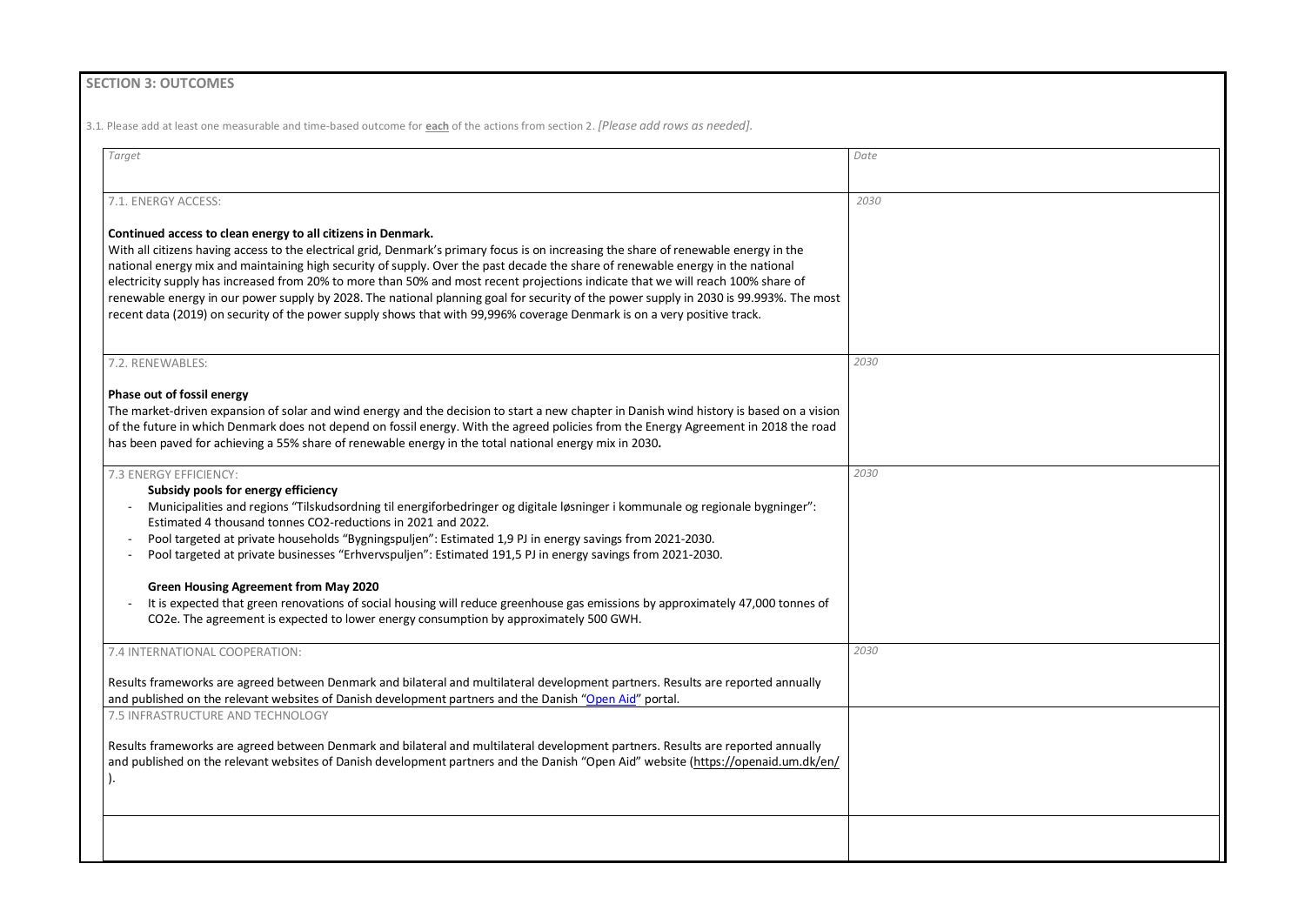## **SECTION 4: REQUIRED RESOURCES AND SUPPORT**

4.1. Please specify required finance and investments for **each** of the actions in section 2.

7.2. ENERGY ACCESS: **National access**

The recently adopted agreement to ensure an effective and futureproof electricity infrastructure defines new regulation of the power sector that supports the electrification with timely and effective investments in the power grid and in the implementation of smart solutions that will support an increased power production.

#### 7.2. RENEWABLES:

The Climate Agreement on Energy and Industry from 2020 allocates:

- 4 million DKK in 2020, 121 million in 2021 and 89 million in 2022 for pre-studies ahead of the construction of the two energy islands and the offshore wind farm in Hesselø.

- 2.5 million DKK in subsidies in the period 2020-2030 for electrification and energy efficiency improvements in the industry sector.

- 2.3 million DKK are allocated for the replacement of oil and natural gas boilers with green heat.

- 33 million DKK to the existing testing framework for wind turbine in 2020 and 35 million in 2021.

- 202 million DKK to testing framework for new wind turbine technology between 2022 and 2024.

- Support for improved conditions for citizens living close to onshore wind turbines are improved through an increased budget in the Climate Envelope of 125.000 kr/MW.

- 202 million in 2024, 406 million in 2025, 406 million in 2026, 626 million in 2027, 626 million in 2028 and 815 million in 2029 to CCS technology. The pool is expected to contribute reductions of 0.9 million tons of CO2/year from 2030 through capture and storage.

- The remaining funds from the pool for green transport are advanced to 2020 and 2021, and an additional DKK 50 million is allocated in support of the green transition in transport. The funds will be targeted for projects relating to charging stations, heavy transport, ferries, etc.

| 7.3 ENERGY EFFICIENCY:                                                                                                                                                                                                                                                                                                                                                                     | 2030 |
|--------------------------------------------------------------------------------------------------------------------------------------------------------------------------------------------------------------------------------------------------------------------------------------------------------------------------------------------------------------------------------------------|------|
| The agreement on Energy and Industry from 2020 allocates almost DKK 500 million in the period 2021-2030 for targeted energy-<br>efficiency improvement efforts. Furthermore, it allocates a substantial amount of money to phasing out oil- and gas furnaces and along<br>with funds from the 2018 energy agreement and the EU Recovery plan, it finances the following subsidy pools:     |      |
| Municipalities and regions "Tilskudsordning til energiforbedringer og digitale løsninger i kommunale og regionale bygninger": DKK<br>300 million in 2021 and 2022, combined.<br>Pool targeted at private households "Bygningspuljen": Approximately DKK 450 million from 2021-2030.<br>Pool targeted at private businesses "Erhvervspuljen": Approximately DKK 3.5 billion from 2021-2030. |      |
| 7.6 INTERNATIONAL COOPERATION:                                                                                                                                                                                                                                                                                                                                                             |      |
| Denmark will scale up its climate finance for developing countries to at least 500 million USD annually by 2023. This is almost a doubling<br>compared to 2019.                                                                                                                                                                                                                            |      |
| Denmark has also set a new ambitious sub-target for grant-based adaptation finance. At least 60% of Danish public climate finance will<br>be earmarked for adaptation, with a special focus on resilience in the poorest and most vulnerable developing countries. This is in<br>response to the demand for more adaptation finance expressed by many developing countries.                |      |

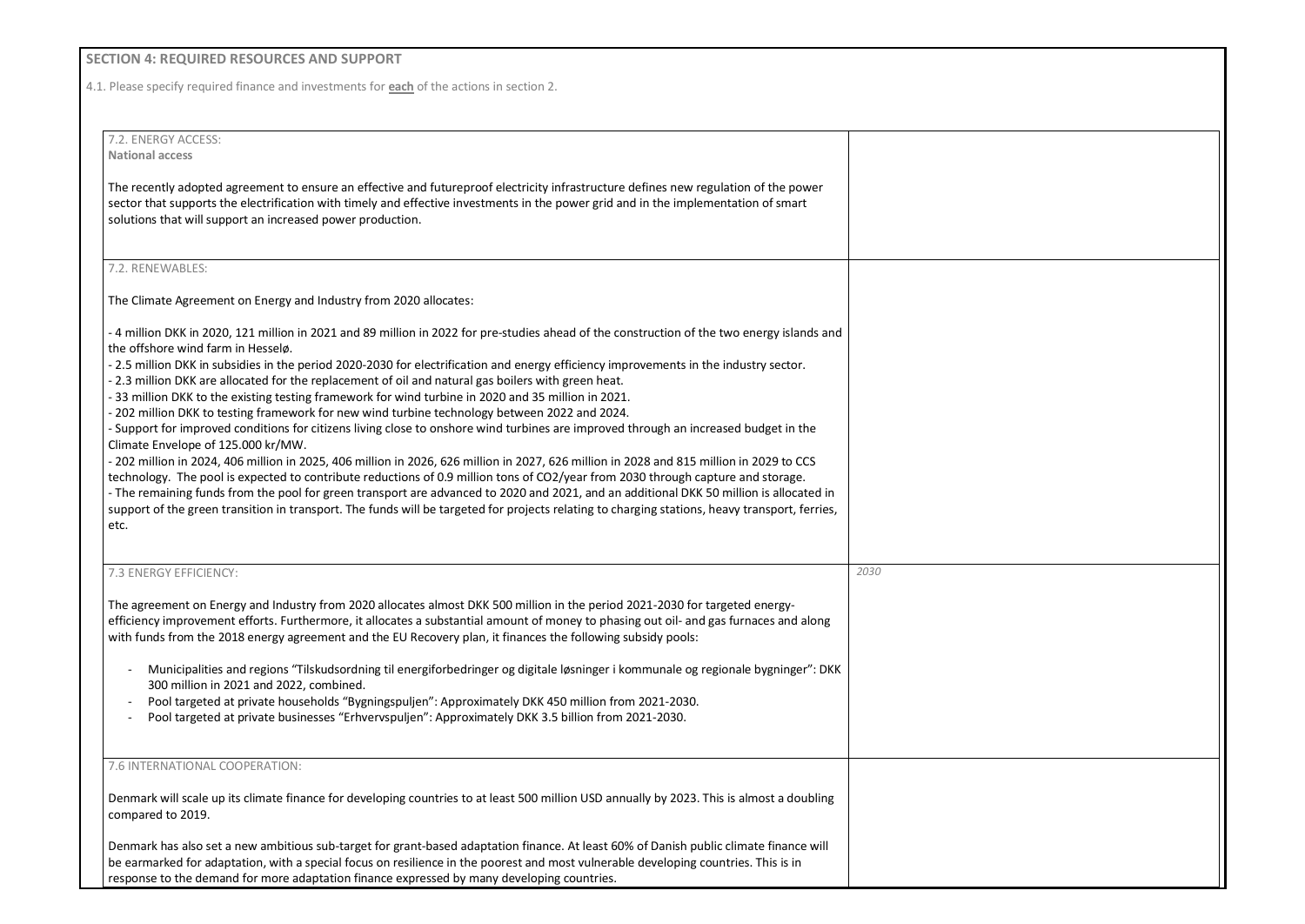| In addition, Denmark is making efforts to mobilise public and private finance from other sources to accelerate the green transition<br>globally. This implies that Denmark contributes with at least 1% of the collective USD 100 billion target. This is well above Denmark's<br>share of developed countries' GNI and a strong signal that Denmark is fully committed to deliver its share of the global goal. |  |
|------------------------------------------------------------------------------------------------------------------------------------------------------------------------------------------------------------------------------------------------------------------------------------------------------------------------------------------------------------------------------------------------------------------|--|
| 7.5 INFRASTRUCTURE AND TECHNOLOGY<br>Infrastructure development in developing countries<br>The planned annual DSIF budget is DKK 400 million. For the Assela Wind Farm Project, the total project budget is DKK 1.265 million, of<br>which DSIF finances DKK 727 million in the period 2019-2022.                                                                                                                |  |
|                                                                                                                                                                                                                                                                                                                                                                                                                  |  |

4.2 not relevant for Denmark

4.2. [For countries only] In case support is required for the actions in section 2, please select from below and describe the required support and specify for which action.

*[Examples of support for Member States could include: Access to low-cost affordable debt through strategic de-risking instruments, capacity building in data collection; development of integrated energy plans and energy transition pathways; technical assistance, etc.]*

| <b>E</b> Financing               | <b>Description</b> |
|----------------------------------|--------------------|
| $\Box$ In-Kind contribution      | <b>Description</b> |
| ι <del>□ Technical Support</del> | <b>Description</b> |
| Other/Please specify             | <b>Description</b> |

## **SECTION 5: IMPACT**

5.1. Countries planned for implementation including number of people potentially impacted.

For a list of countries impacted see attached overview in Appendix 1 and 2.

5.2. Alignment with the 2030 Agenda for Sustainable Development – Please describe how each of the actions from section 2 impact advancing the SDGs by 2030. *[up to 500 words, please upload supporting strategy documents as needed]* 

- **Ensuring energy access** for 5.8 million people will contribute to SDG1 and SDG7.1
- **The energy islands and the market-driven expansion of wind and solar energy** will contribute to advancing SDG target 7.2, by substantially increasing the share of renewable energy in the global energy mix, also contributing to SDG13.
- Investment in green technologies of tomorrow such as carbon capture and Power-to-X will contribute to SDG target 7.a, by promoting investment in energy infrastructure and clean energy technology. The PtX facility will also contribute to SDG target 13 by reducing CO2 emissions.
- **Green transition of industry, heating and transport** will contribute to SDG7.3 and SDG13 through improving the rate of energy efficiency and reducing emissions.
- **Improvements in energy efficiency** will contribute to SDG target 7.3.

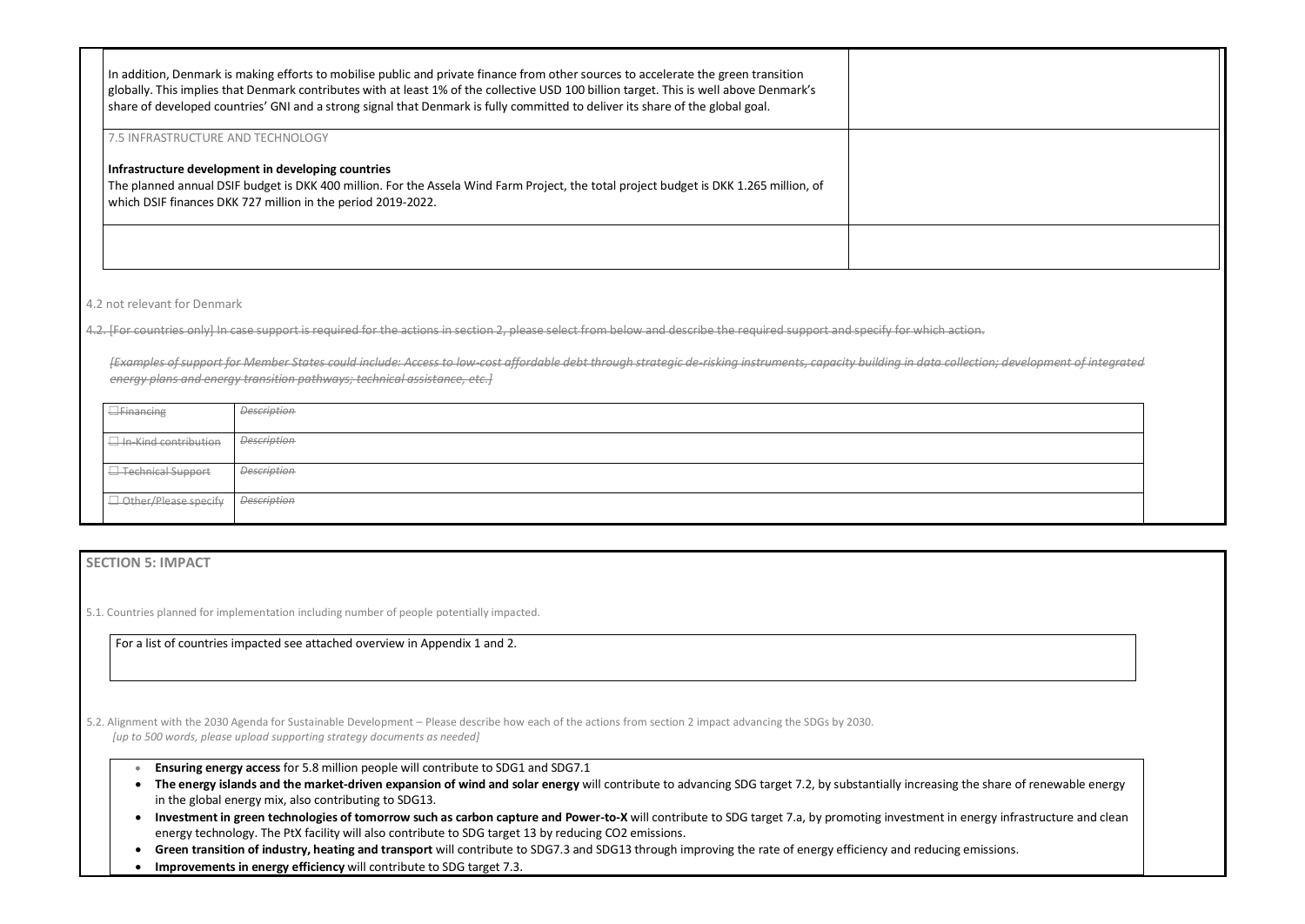- **Denmark's international cooperation efforts** will contribute to achieving SDG7 in other countries and to meet target 7.a.
- 5.3. Alignment with Paris Agreement and net-zero by 2050 Please describe how each of the actions from section 2 align with the Paris Agreement and national NDCs (if applicable) and *[up to 500 words, please upload supporting strategy documents as needed]*

Each of the measures described in this document contribute either to Denmark's national goal of 70% CO2-reductions by 2030 and climate neutrality in 2050 or to other countries achieve similar targets through bilateral and multilateral cooperation. It estimated that the measures included in the incumbent Government's clim to achieve CO2e reductions equal to 7.2 million tons in 2030 and pave the way for additional measures that will allow to achieve further reductions by 2030.

A detailed impact assessment of planned policies and measures from 2019 is included in Denmark's National Energy and Climate Plan submitted to the EU in 2019 European Parliament and of the Council on the Governance of the Energy Union and Climate Action (https://ec.europa.eu/energy/sites/ener/files/documents/dk progress report must be submitted to the EU every two years. Denmark also submitted a Long-term strategy to the EU in December 2019 (https://ec.europa.eu/cli

The Danish Energy Agency compiles a yearly technical report on how Denmark's energy consumption and production, as well as Denmark's greenhouse gas emissions, will as Denmark's greenhouse gas emissions, will evolve the the period up to 2030 based on the assumption of a frozen-policy scenario. A frozen-policy scenario describes a scenario with existing measures, i.e. a scenario in which introduced. This report helps to examine the extent to which Denmark's climate and energy targets and commitments would be met within the framework of curre version of the report available in English is from 2020 and can be found following this link: https://ens.dk/sites/ens.dk/files/Basisfremskrivning/deco\_2020\_270820

The yearly "Climate Programme" report also includes a chapter on the fulfillment of Denmark's international climate commitments. The latest version from 2020 is [https://unfccc.int/sites/default/files/resource/ClimateProgramme2020-Denmarks-LTS-under-the%20ParisAgreement\\_December2020\\_.pdf](https://unfccc.int/sites/default/files/resource/ClimateProgramme2020-Denmarks-LTS-under-the%20ParisAgreement_December2020_.pdf) .

## **SECTION 6: MONITORING AND REPORTING**

6.1. Please describe how you intend to track the progress of the proposed targets in section 3. Please also describe if you intend to use other existing reporting frameworks to track progress on the proposed targets.

### **The Danish approach and our national policy framework**

### Whole-of-society approach

The Danish approach is characterized by a deep engagement of all sectors of society in the development of new climate and energy policies. The Danish Government puts a lot of effort into making sure nobody is left behind and that the energy transition benefits all citizens. We must solve the climate challenge together and every part of our society must contribute to achieve the Government's ambitious climate and energy goals. Some examples of how this approach is implemented:

- Thirteen Climate Partnerships between representatives from the largest business sectors in Denmark and the Government were established with the aim of exploring new ways to address climate change. This should be done in a way that also supports Danish competitiveness, export, jobs, welfare and prosperity and without increasing inequity. Embedded in the Green Business Forum, the partnerships will contribute to strengthening the dialogue between the Government, the business community and trade unions on barriers and opportunities linked to the green transition in the private sector.
- Creation of a Citizens' Assembly composed of 99 members who, over the course of two years, will discuss dilemmas and solutions linked to citizencentric climate challenges.
- Establishment of a Youth Climate Council that aims to infuse innovative thinking into Danish climate policy through constructive input and suggestions on future climate solutions. Its members are appointed for a two-year term and come from all over Denmark and from a variety of different educational backgrounds thus representing different viewpoints on, and approaches to, climate challenges.

### Mainstreaming of climate policy

The current Government has placed climate change among its top priorities. To make sure that its climate ambitions are streamlined across the entire policy spectrum the Government has innovated the way that new policies are developed and approved. One example of this is the creation of a new

| d support the net-zero emissions by 2050.                                                          |  |
|----------------------------------------------------------------------------------------------------|--|
| Denmark's effort to help<br>nate action plan will enable                                           |  |
| under the Regulation of the<br>final necp main en.pdf). A<br>ima/sites/lts/lts dk en.pdf)          |  |
| ons, will evolve over the<br>h no new policies are<br>ent regulation. The last<br><u>020.pdf</u> . |  |
| s available here:                                                                                  |  |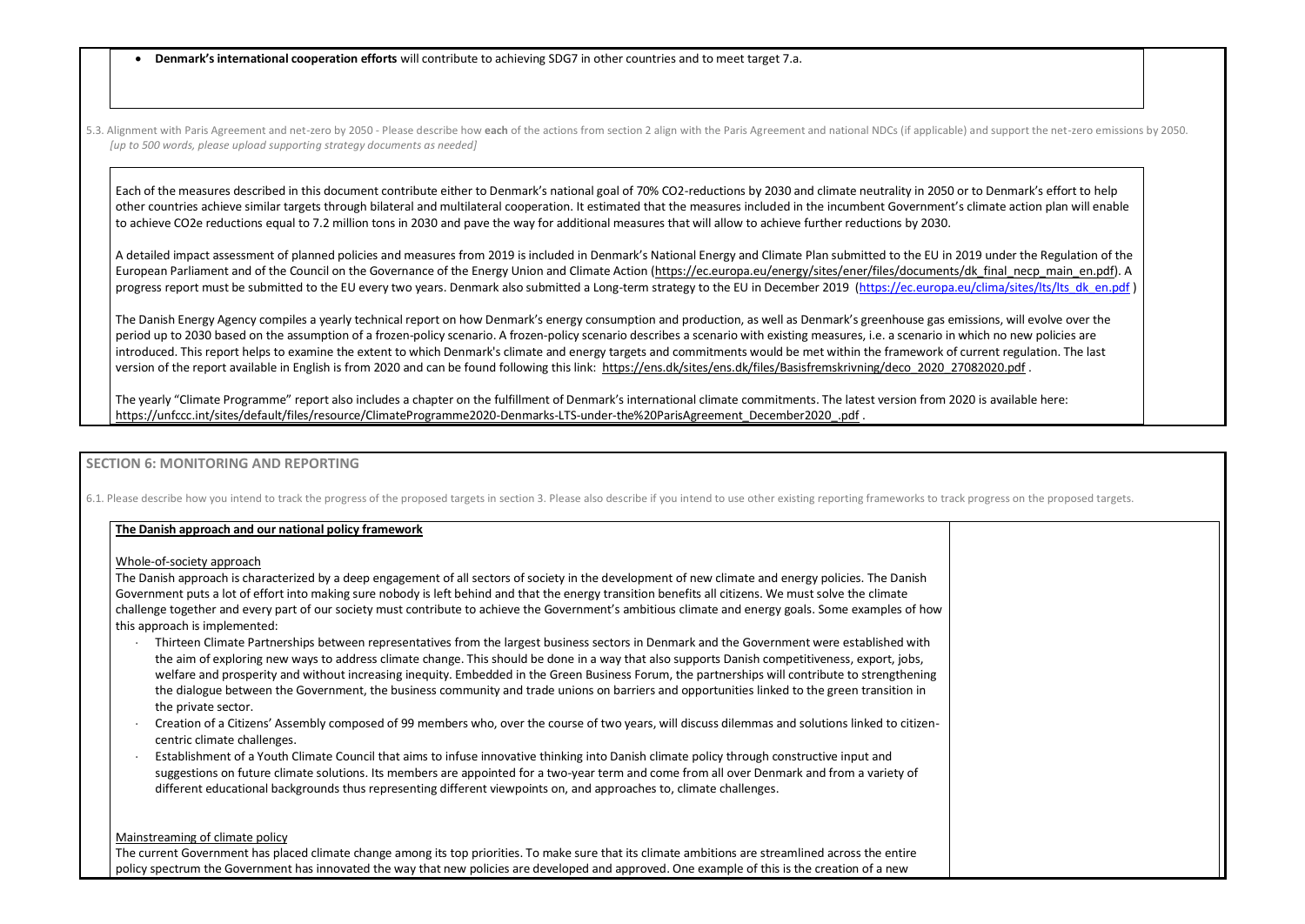permanent governmental committee for the green transition led by the Minister for Climate, Energy and Utilities where new policies relevant to the green transition are presented and discussed among relevant ministers. In addition, a set of guidelines for calculating the carbon footprint of new bills has been developed. The guidelines will help to assess the climate consequences of new legislation, both national and European.

## The Government's SDG Action Plan

The Government has elaborated an Action Plan to take stock of Denmark's alignment with the SDGs. The Action Plan is based on the ambition to significantly increase the share of renewables in the national energy mix. To ensure continuous progress, the implementation of the Action Plan will be monitored on a yearly basis. In addition, all new bills will undergo careful scrutiny to analyze their alignment with the SDGs.

## **National monitoring framework**

The Climate Act of 2020 has introduced a yearly monitoring cycle for Denmark's national climate policy. In addition, the Council on Climate Change, an independent body of experts, will advise on how to implement the transition to a low-carbon economy by 2050 in the most effective and cost-efficient way possible.

Moreover, the Climate Act requires the Minister for Climate, Energy and Utilities to prepare a "Climate Programme" for the Danish Parliament each year. The Act defines the table of contents of the Climate Programme in order to facilitate regular follow-up on the aggregate climate effort. For example, the Climate Programme must provide a status report on the fulfilment of Denmark's climate targets and commitments and presents the Government's planned climate initiatives. The Climate Programme also includes a global chapter thatsets out the Government's long-term strategy for global climate action with specific initiatives to be launched in the following year. Furthermore, the Minister for Climate, Energy and Utilities is required to provide an assessment of the chances that the national climate targets will actually be reached.

## **Monitoring and reporting at EU-level**

Denmark is through its membership in the European Union required to monitor emissions under the EU's Climate Monitoring Mechanism, which defines the EU's own internal reporting rules based on internationally agreed obligations.

## **SECTION 7: GUIDING PRINCIPLES CHECK LIST**

Please use the checklist below to validate that the proposed Energy Compact is aligned with the guiding principles.

**I. Stepping up ambition and accelerating action** - Increase contribution of and accelerate the implementation of the SDG7 targets in support of the 2030 Agenda for Sustainable Development for Paris Agreement

- I. 1. Does the Energy Compact strengthen and/or add a target, commitment, policy, action related to SDG7 and its linkages to the other SDGs that results in a higher cumulative impact compared to existing frameworks? ☐Yes ☐No
- *I.2. Does the Energy Compact increase the geographical and/or sectoral coverage of SDG7 related efforts?* ☐Yes ☐No
- I.3. Does the Energy Compact consider inclusion of key priority issues towards achieving SDG7 by 2030 and the net-zero emission goal of the Paris Agreement by 2050 as defined by latest global analysis and data including *outcome of the Technical Working Groups?* ☐Yes ☐No
- **II. Alignment with the 2030 agenda on Sustainable Development Goals** Ensure coherence and alignment with SDG implementation plans and strategies by 2030 as well as national development plans and priorities.
	- *II.1. Has the Energy Compact considered enabling actions of SDG7 to reach the other sustainable development goals by 2030?* □Yes □No
	- *II.2. Does the Energy Compact align with national, sectoral, and/or sub-national sustainable development strategies/plans, including SDG implementation plans/roadmaps?* ☐Yes ☐No
	- *II.3. Has the Energy Compact considered a timeframe in line with the Decade of Action?* □Yes □No
- **III. Alignment with Paris Agreement and net-zero by 2050** Ensure coherence and alignment with the Nationally Determined Contributions, long term net zero emission strategies.
	- *III.1. Has the Energy Compact considered a timeframe in line with the net-zero goal of the Paris Agreement by 2050?* □Yes □No
	- *III.2. Has the Energy Compact considered energy-related targets and information in the updated/enhanced NDCs?* ☐Yes ☐No
	- *III.3. Has the Energy Compact considered alignment with reaching the net-zero emissions goal set by many countries by 2050?* □Yes □No